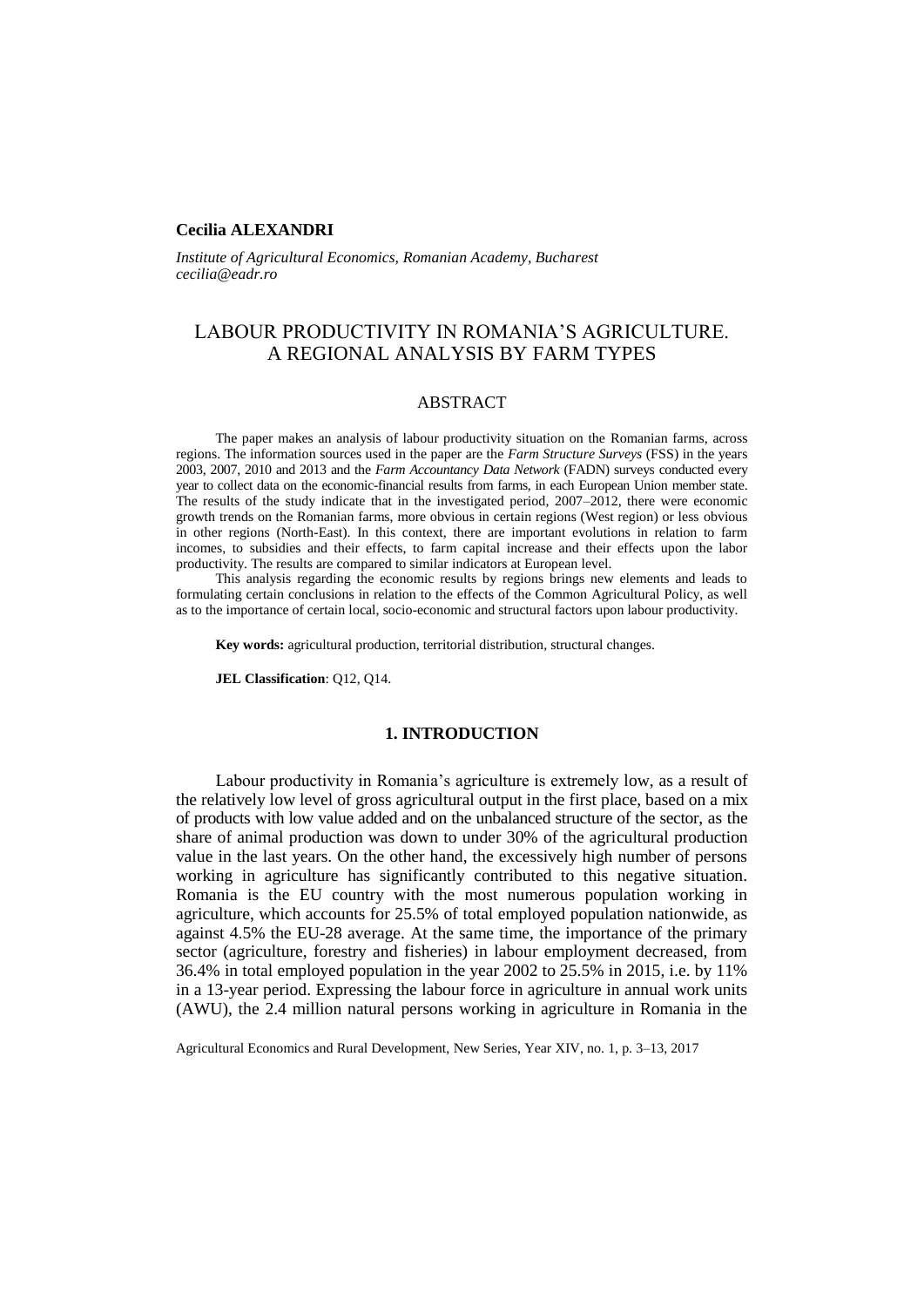year 2014 represent 1.443 million annual work units. Even so, Romania has one of the lowest agricultural productivities in EU-28, i.e. only 29.1% of the EU average in the year 2014, being on the penultimate place after Latvia.

The analysis of labour productivity evolution in agriculture starts in the first place from the fact that the population employed in Romania's agriculture has already had a decreasing rate and is expected to decrease in the next period. According to certain scenarios, the population employed in agriculture is expected to continue to decrease, from 2.4 million in the year 2014, to 1.4 million by the year 2028 and 1.04 million by the year 2038, under a realistic scenario, and to reach even less than one million (about 800 thousand) in the year 2038, under an optimistic scenario. These scenarios take into consideration the general trend of demographic decline in Romania and the job creation expectations in the secondary and tertiary sectors, under the background of economic growth and integration of markets in the European space. At the same time, the financial allocations for agriculture from the financial exercise 2014–2020 will create premises for a more sustained growth of *Gross Value Added* (GVAa) by the 2020s, both through the increase of physical yields and by promoting products with high value added (fruit, vegetables, animal products).

The very high rate of labour productivity growth in Romania in the period 2009–2014, by 10% annually, is worth mentioning. At the same time, the absolute data regarding the indicator GVAa/AWU in Romania reveals that in the last 10 years (2005–2015), labour productivity in Romania's agriculture practically doubled, while the EU average increased by 43%.

## **2. MATERIAL AND METHOD**

The information sources used in this paper are represented by the farm structure surveys (FSSs) in the years 2003, 2007, 2010 and 2013 as well as the *Farm Accountancy Data Network* (FADN), which annually collects data on the economic and financial results of farms from the EU member states, from Romania inclusively.

In the FSS surveys all the agricultural farms with at least one hectare from the European Union are included. However, the threshold for inclusion in the survey varies from country to country, this survey covering at least 98% of the utilized agricultural area in the European Union and at least 98% of the total number of animals. Instead, the selection of farms in FADN is based on selection plans prepared by each member state.

The FADN surveys refer only to the farms that exceed a certain economic size and thus have the greatest contribution to agricultural production, to the cultivation of agricultural areas and to labour employment.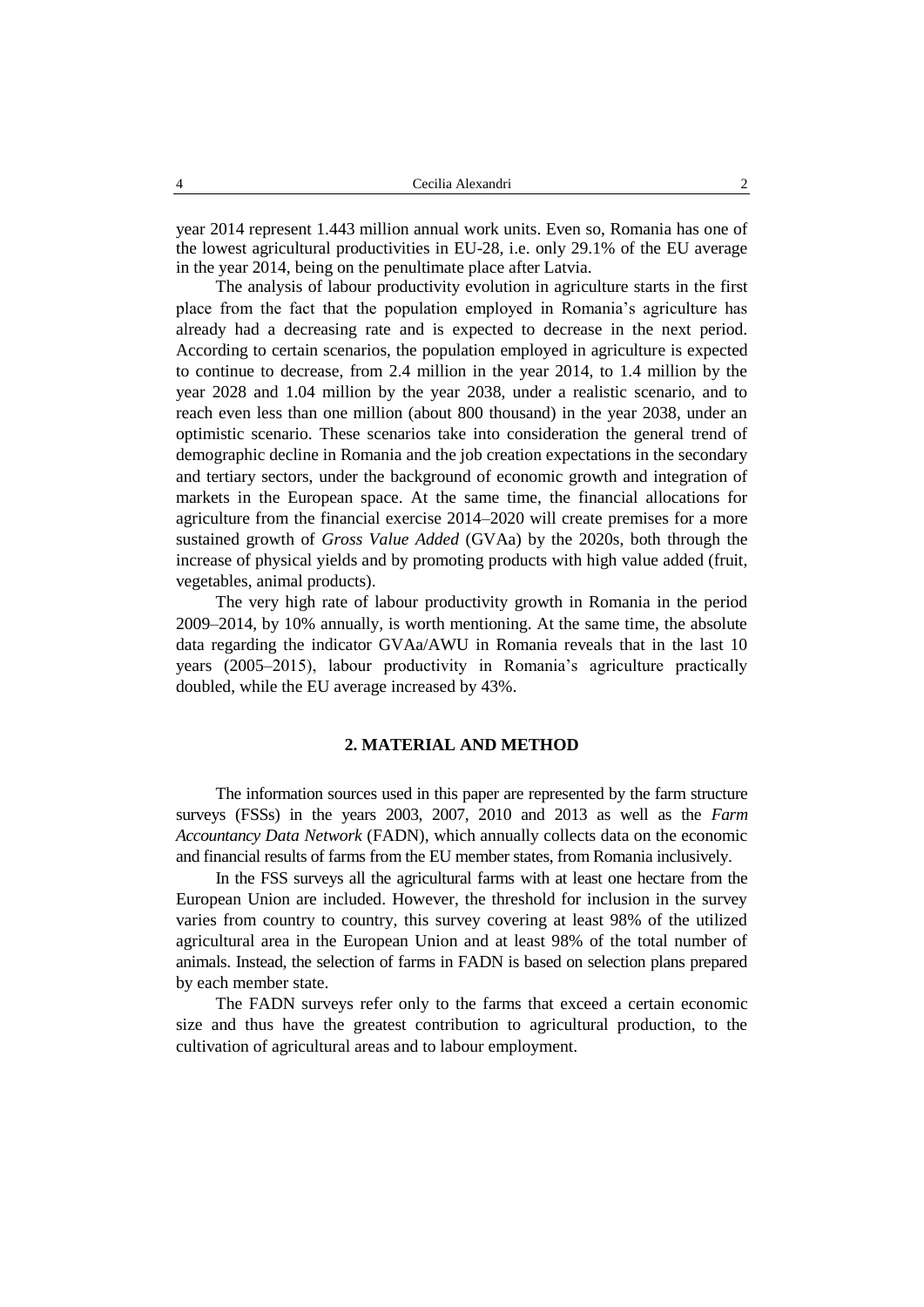The FADN database supplies representative data according to three criteria, namely by regions, by economic size and technical-productive orientation. This information network is the only source of micro-data harmonized at EU level that complies with the same principles and methodologies in all the EU-28 member states.

*Table 1*

Characteristics of the Farm Structure Survey (FSS) and of the Farm Accountancy Survey (FADN)

|                     | Farm Structure Survey (FSS)             | Farm Accountancy Survey (FADN)           |
|---------------------|-----------------------------------------|------------------------------------------|
| Population size     | Entire population                       | Only farms considered commercial farms   |
|                     |                                         | Extrapolation to basic population is     |
|                     |                                         | based on weighting coefficients          |
| Threshold           | Differs from country to country and     | It is based on the farm production value |
|                     | provides representativeness at national | (standard output). The thresholds are    |
|                     | level. In many countries it has been    | differentiated by countries. In Romania, |
|                     | established at 1 ha; in Romania         | the minimum threshold is 2000 euro as    |
|                     | there is no minimum threshold           | farm production value (standard output). |
| Periodicity         | $3-4$ years                             | Annually                                 |
| Time series         | 2003, 2007, 2010, 2013                  | 2007-2013                                |
| Space resolution    | Local administrative units              | Identification of farms at NUTS 3 level  |
| Type of information | Structural                              | Financial and structural                 |

*Source*: EC, DGAGRI, EU Farm Economics Overview FADN 2012, Brussels, 2015

The indicators supplied on the basis of FADN data are mainly indicators used for the evaluation of incomes and financial indicators that provide average values by categories of farms. This paper makes an analysis of problems related to the resources, structure of farms and their economic performance, mainly as reflected by the net value added and productivity by annual work unit. The approach is at regional level, and the indicators corresponding to Romania are compared to the average levels in the European Union, also extracted from the FADN database. The investigated period is 2005–2013.

## **3. RESULTS AND DISCUSSIONS**

## 3.1. ECONOMIC SITUATION OF FARMS ACROSS REGIONS

In the analysis from this chapter we used the information from the farm accountancy surveys (FADN), which include farms the production of which exceeds 2000 euro per year. There were about 6ooo farms that provided information to this network in the year 2013, which are considered representative for the 1.2 million farms with an economic size higher than 2000 euro from Romania. The distribution by geographic regions of the 1.2 million farms represented in this database is the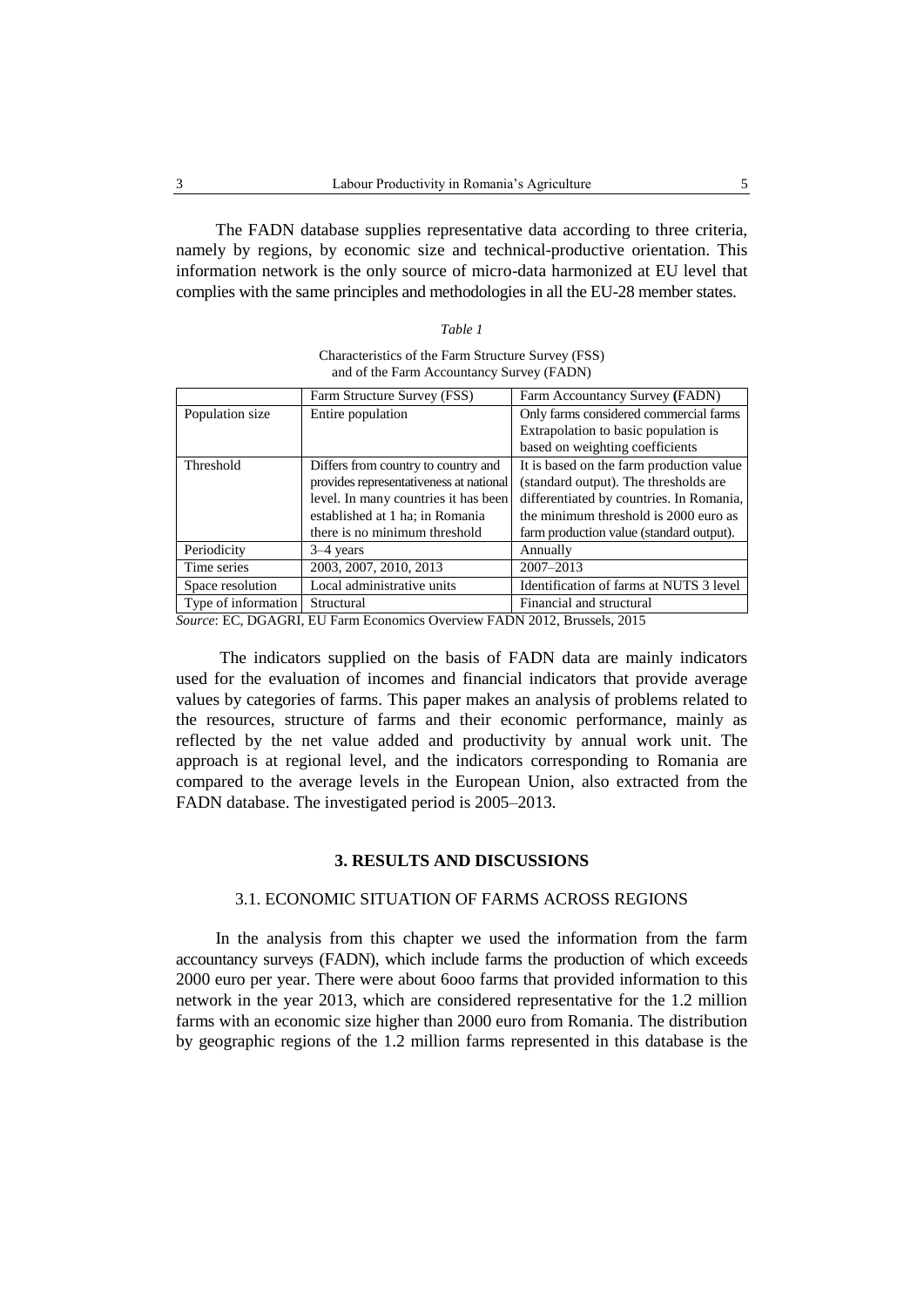following: North-East (22%), South-East (12%), South-Muntenia (17%), South-West Oltenia (15%), West (7%), North-West (15%), Center (10%), Bucharest–Ilfov (2%). The significant indicators for the average farm by development regions are presented in Table 2. The farms in the FADN sample from Romania have a relatively small average area compared to other European countries, the country average being 9.9 hectares.

| ani<br>۰ |  |
|----------|--|
|          |  |

| Average indicators of farms from Romania by regions in the year 2013 |  |  |  |  |
|----------------------------------------------------------------------|--|--|--|--|
|                                                                      |  |  |  |  |

| Economic     | Utilized | Number of | Total             | Gross farm Net value |        |
|--------------|----------|-----------|-------------------|----------------------|--------|
| size $(SO)$  |          | animals   | production        | income               | added  |
|              |          |           | value             |                      |        |
| (thou. euro) | (ha)     | (LSU)     | (euro)            | (euro)               | (euro) |
| 6.6          | 7.3      | 5.7       | 9273              | 5539                 | 4484   |
| 10.7         | 14.5     | 7.1       | 16442             | 11562                | 10562  |
| 9.5          | 11.9     | 6.7       | 14920             | 8398                 | 6319   |
| 6.6          | 6.6      | 5.0       | 10400             | 7266                 | 5992   |
| 10.9         | 16.2     | 7.1       | 18425             | 12330                | 10827  |
| 7.4          | 8.7      | 5.9       | 12168             | 9434                 | 8535   |
| 9.4          | 10.8     | 8.1       | 14413             | 9497                 | 8449   |
| 11.6         | 5.0      | 3.7       | 9538              | 6889                 | 4920   |
| 8.4          | 9.9      | 6.3       | 12967             | 8564                 | 7293   |
|              |          |           | agricultural area |                      |        |

*Source:* FADN database.

In the European Union, the farm size ranges from a few hectares (Malta: 2.57 ha) to several hundred hectares (Slovakia: 595 ha, the Czech Republic: 233 ha). Romania and Bulgaria, as well as Greece and Slovenia are in the category of countries with small-sized farms. Among the countries in which the average farm size in the sample exceeds 100 ha we can also find Estonia and Sweden, besides the already mentioned countries. The EU average farm size is 32.7 ha.

The economic size of farms is represented by the number of standard output (SO) units, a standard output unit being 1000 euro. The EU average is 58 units, Romania having a relatively modest average of 8.4 units per farm in the year 2013. Maximum values in the EU can be found in Slovakia (474 units) and the Netherlands (368 units). At the same time, the average farm size in the FADN sample significantly increased from 2007 to 2013, which signals out that a consolidation process took place at the level of commercial farms and even of semi-subsistence farms, quite significant in certain regions. Thus, the average size of farms from the West region practically doubled, from 7.8 ha to 16.2 ha. At the same time, the farm size in the regions South-East and South-Muntenia increased by over 50%. The farm size in the region Bucharest–Ilfov decreased by 40% in the same period.

There was a relatively modest increase of the average number of animals per farm in the investigated period, only by 15% on the average nationwide, in the year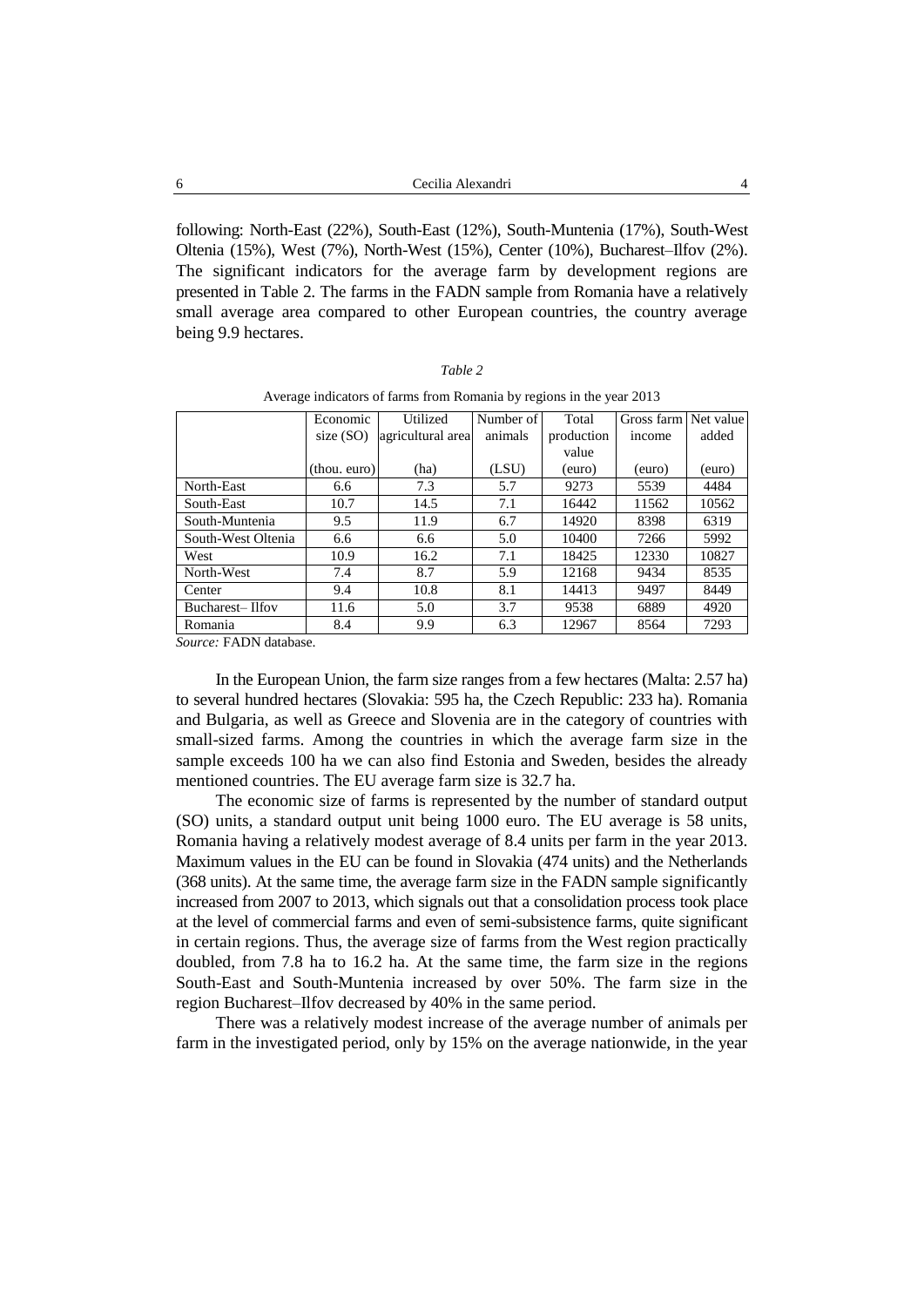2013 compared to 2007. The regions where the average number of animals per farm increased the most are West and South-West Oltenia. In the regions Center and North-West, the average number of animals per farm decreased in the period 2007– 2013.

The economic indicators of farms in relation to their specialization (Table 3) reveal that the highest incomes are found on the farms specialized in field crops (grains, oil crops, protein crops) and on those specialized in raising granivores (pigs and poultry).

|                       | Total      | Intermediary | Total prod./ | Gross  | Net value | Net value |
|-----------------------|------------|--------------|--------------|--------|-----------|-----------|
|                       | production | consumptions | interm.      | income | added     | added/AWU |
|                       | value      |              | consumption  |        |           |           |
|                       | euro       | euro         | $\%$         | euro   | euro      | euro      |
| Field crops           | 41286      | 21464        | 129          | 28437  | 24944     | 16791,7   |
| Horticulture          | 11568      | 4876         | 167          | 7170   | 6014      | 3878.5    |
| Viticulture           | 18050      | 6327         | 98           | 12593  | 5666      | 2545.6    |
| Other permanent crops | 16491      | 5382         | 180          | 12016  | 10201     | 7039.6    |
| Dairy farms           | 7813       | 3521         | 165          | 5188   | 4316      | 4052,3    |
| Other herbivores      | 12512      | 5930         | 166          | 8410   | 7454      | 5455,6    |
| Granivores            | 24946      | 13260        | 137          | 13625  | 11342     | 7921,5    |
| Mixed farms           | 7829       | 3675         | 161          | 4919   | 3996      | 3501.4    |
| Total                 | 12967      | 6261         | 149          | 8564   | 7293      | 5868,9    |

*Table 3* Farm income in Romania by production specialization, in the year 2013

*Source*: FADN database.

In terms of net value added per annual work unit, the farms specialized in field crops are also on the first positions, followed by the farms specialized in granivores and those specialized in other permanent crops (mainly orchards). A relatively similar situation can be noticed at the level of the European Union, where the farms specialized in raising granivores, in field crops, wine and horticulture have values above the EU average for the net value added per farm in relation to the number of annual work units, while the farms specialized in raising other herbivorous animals (sheep, goats) and the mixed farms have remained under the EU average. In dynamics, in the European Union, this indicator increased in the year 2013 for the farms specialized in granivores and horticulture, and decreased for the farms specialized in field crops, vine farming and dairy cows, mainly under the effect of production price changes.

A significant difference by comparison with the European levels is represented by the extremely low net value added on the farms specialized in horticulture in our country, compared to the EU average, where this specialization ranks second in terms of economic results. There are significant economic performance gaps between the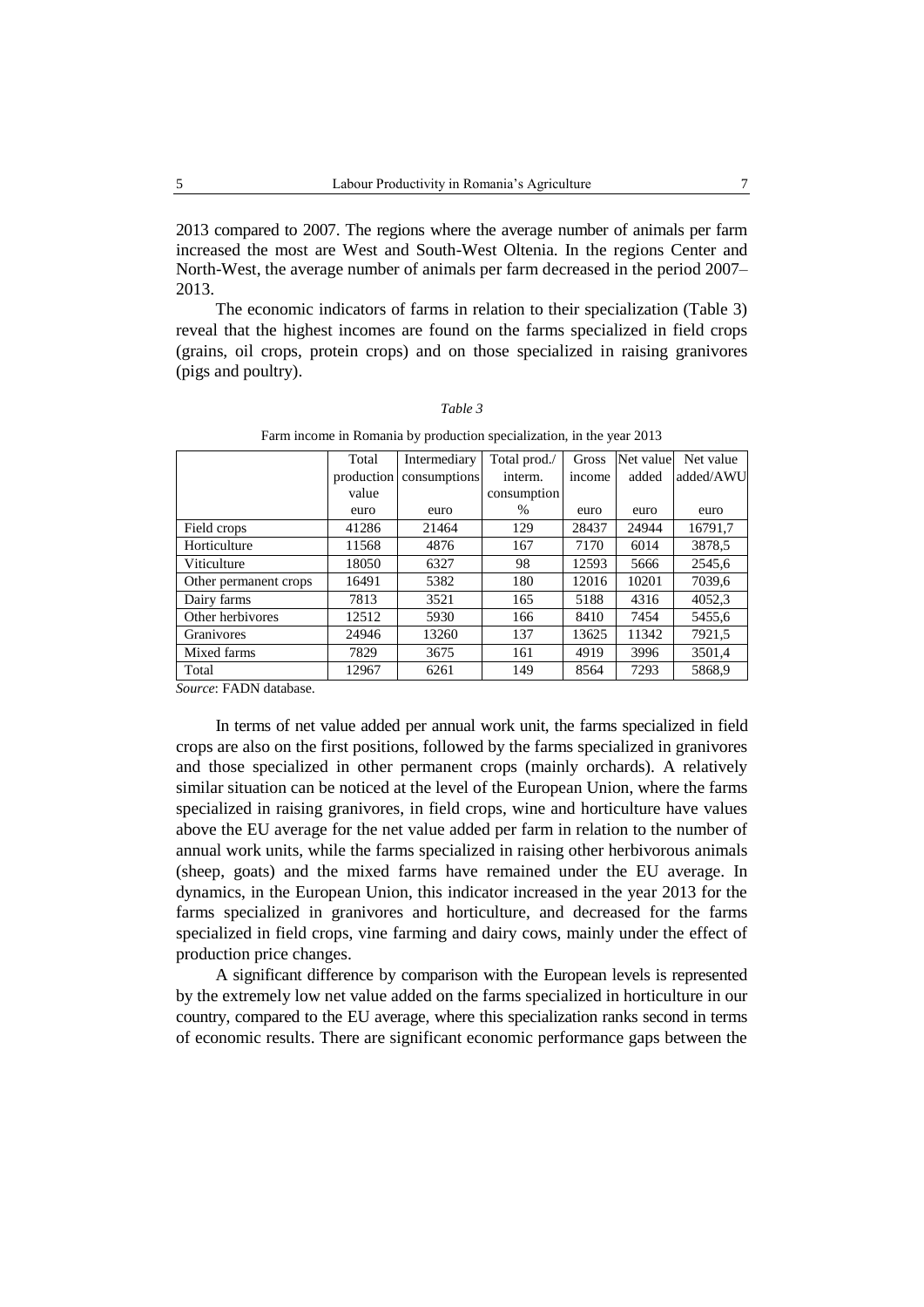Romanian farms and the farms from most EU-15 countries. Table 4 presents the net value added by the main types of farm specializations from Romania and France.

| Net Value Added of Farms (FNVA) with different specializations in Romania and France, |
|---------------------------------------------------------------------------------------|
| in the year 2013                                                                      |

*Table 4*

|                       | Romania | France |                       |
|-----------------------|---------|--------|-----------------------|
|                       | (euro)  | (euro) | $FNVA_{FR}/FNVA_{RO}$ |
| Field crops           | 24944   | 63660  | 2.5                   |
| Horticulture          | 6014    | 96768  | 16.1                  |
| Viticulture           | 5666    | 102722 | 18.1                  |
| Other permanent crops | 10201   | 108768 | 10.7                  |
| Dairy farms           | 4316    | 51737  | 11.9                  |
| Other herbivores      | 7454    | 34607  | 4.6                   |
| Granivores            | 11342   | 56540  | 4.9                   |
| Mixed farms           | 3996    | 54836  | 13.7                  |
| Total                 | 7293    | 62665  | 8.6                   |

*Source:* FADN database.

## 3.2. REMUNERATION OF PRODUCTION FACTORS BY FARM SIZE AND REGIONS

Farm net value added is an indicator that measures the remuneration of production factors (labour force, land, capital), regardless of whether these are external to farm or belong to the farm. In absolute value, this indicator widely varies across EU-28 (Fig. 1), with the highest value in Slovakia (176000 euro), followed by Denmark and the Netherlands, and the lowest in Slovenia (5900 euro), Romania coming next.



Figure 1. Farm net value added (euro) in EU-28, in the year 2013.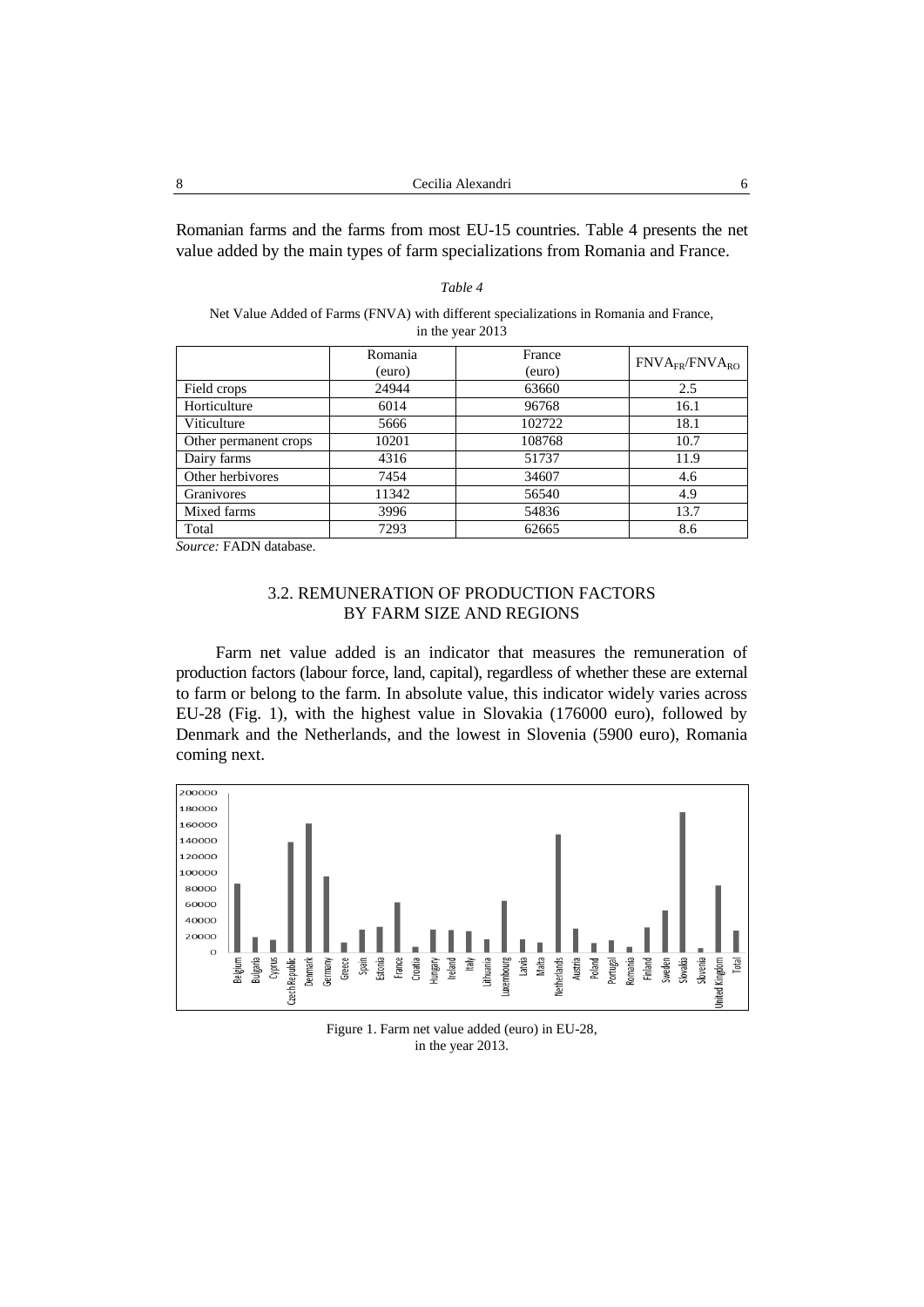The value of this indicator is mainly correlated with the average farm size and in this context we must have in view that in Slovakia the average farm size is almost 600 ha, while in Romania the average farm size from the FADN sample is 9.9 ha.

The net value added per annual work unit also widely varies, with significant gaps between the EU member states. In the year 2013, Denmark had the highest value (89000 euro/AWU). Croatia is on the last place (3800 euro/AWU), followed by Slovenia (4100 euro/AWU) and Romania (4800 euro/AWU). At the same time, we can notice that among the EU Old Member States, i.e. EU-15, only Greece and Portugal had a gross value added per annual work unit lower than the EU average (18100 euro/AWU, 2013). Among the EU New Member States, only Hungary and Poland have values above the average, while the other states are under the EU average.

The farm net value added has not had very coherent evolutions in any region from Romania (Table 5), being also influenced by the evolution of weather factors. In general, the regions that had values above the national average in the period 2007–2013 are Bucharest–Ilfov, West, South-East, North-West and Center, while the regions under the country's average are North-East, South-Muntenia and South-West Oltenia.

We can also notice the high volatility of farm gross value added in all regions, although this is less strong in Center, North-West and North-East regions, where the share of livestock production is higher.

In dynamics, the net value added per farm increased by 53% nationwide in the year 2013, as compared to 2007, with much higher variations across regions. Thus, it increased in most regions, the highest increase being noticed in the regions South-East (+166%) and West (+137%) and decreased in Bucharest–Ilfov (–70%). These variations are mainly determined by the influence of weather factors upon the mix of crops in the respective region, as well as by prices.

|                    | 2007  | 2008   | 2009   | 2010   | 2011   | 2012  | 2013          | 2007-2013 | 2013/2007 |
|--------------------|-------|--------|--------|--------|--------|-------|---------------|-----------|-----------|
|                    | (euro | (euro) | (euro) | (euro) | (euro) |       | (euro) (euro) | average   | (% )      |
| North-East         | 2887  | 3123   | 3541   | 4636   | 4851   | 4258  | 4484          | 3969      | 155       |
| South-East         | 3962  | 6110   | 5115   | 8016   | 9272   | 10358 | 10556         | 7627      | 266       |
| South-Muntenia     | 3382  | 3911   | 4093   | 4758   | 7187   | 5981  | 6319          | 5090      | 187       |
| South-West Oltenia | 4519  | 4687   | 3482   | 4547   | 6151   | 6609  | 5992          | 5141      | 133       |
| West               | 4576  | 4662   | 6095   | 10891  | 11526  | 12068 | 10827         | 8664      | 237       |
| North-West         | 6594  | 5796   | 6003   | 6954   | 6919   | 7020  | 8535          | 6832      | 129       |
| Center             | 8577  | 6733   | 5501   | 6548   | 7115   | 7555  | 8449          | 7211      | 99        |
| Bucharest-Ilfov    | 1571  | 21996  | 9352   | 17966  | 11116  | 11896 | 4920          | 13280     | 31        |
| Total              | 4756  | 5256   | 4762   | 6119   | 7074   | 7057  | 7293          | 6045      | 153       |

*Table 5*

| Evolution of farm net value added, by development regions, in the period 2007–2013 |  |  |  |
|------------------------------------------------------------------------------------|--|--|--|
|------------------------------------------------------------------------------------|--|--|--|

*Source*: FADN database.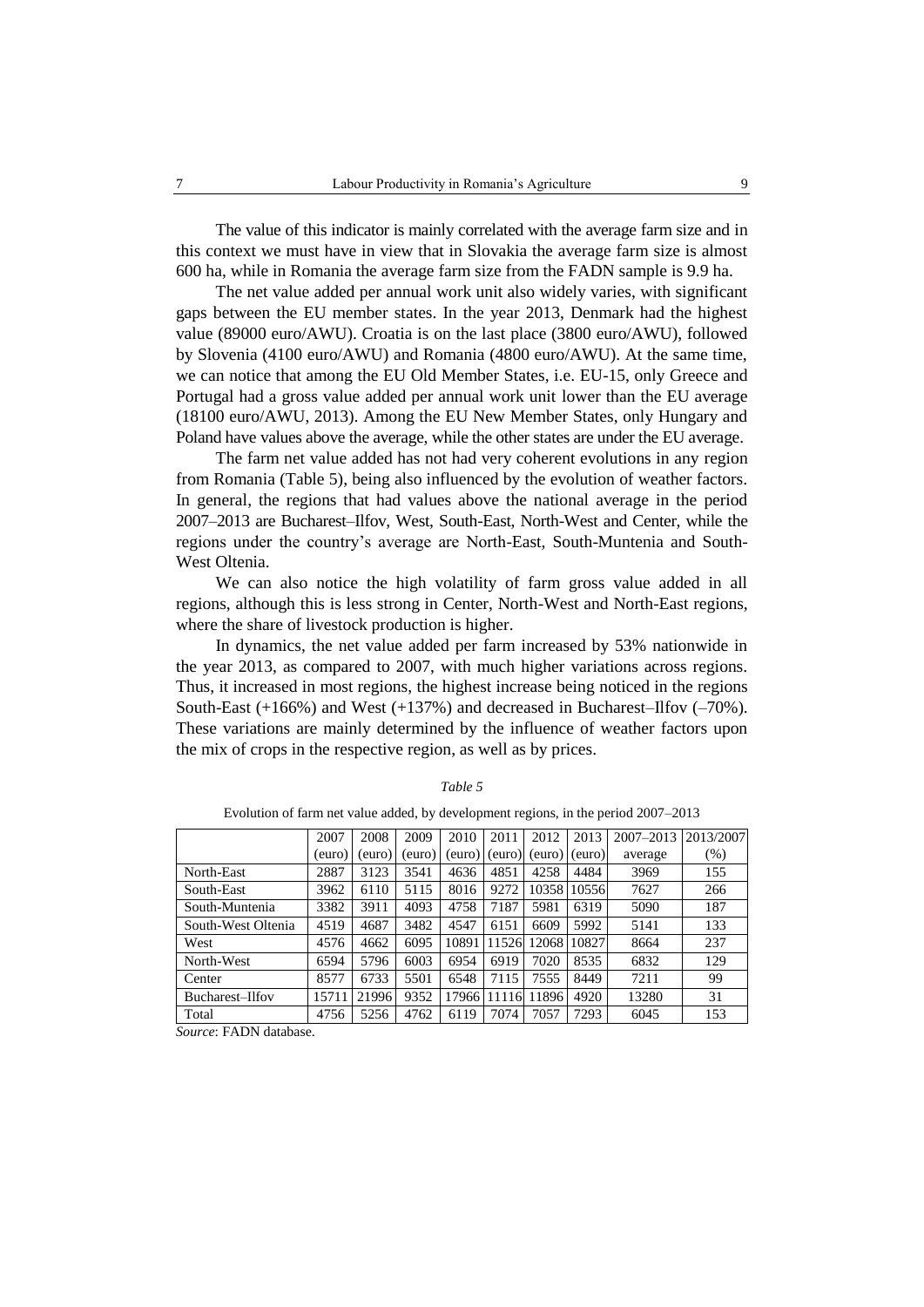The results are also similar for the value added per annual work unit, where the regions Bucharest–Ilfov, West, Center and South-East are also above the country's average, while the regions North-East, South-Muntenia, South-West Oltenia and North-West have values under the national average (Table 6). At the same time, there are noticeable increases of gross value added per annual work unit in all regions, less in the region Bucharest–Ilfov. The highest increases were noticed in the regions South-East (309%) and West (296%).

### *Table 6*

### Evolution of agricultural net value added per annual work unit, in the period 2007–2013

|                    | 2007  | 2008          | 2009   | 2010 | 2011                  | 2012   | 2013   | 2007-2013 2013/2007 |      |
|--------------------|-------|---------------|--------|------|-----------------------|--------|--------|---------------------|------|
|                    |       | (euro) (euro) | (euro) |      | $(euro)$ $(euro)$ $ $ | (euro) | (euro) | average             | (% ) |
| North-East         | 1218  | 1850          | 2401   | 3614 | 4279                  | 4166   | 4642   | 3167                | 381  |
| South-East         | 1967  | 3840          | 3201   | 5854 | 6143                  | 6937   | 8046   | 5141                | 409  |
| South-Muntenia     | 1654  | 2482          | 2981   | 3706 | 5253                  | 4222   | 4469   | 3538                | 270  |
| South-West Oltenia | 2124  | 2448          | 2190   | 3533 | 4298                  | 4603   | 4557   | 3393                | 215  |
| West               | 2462  | 2562          | 3667   | 8861 | 10154                 | 11490  | 9746   | 6992                | 396  |
| North-West         | 3054  | 3081          | 3401   | 4031 | 4144                  | 4763   | 6017   | 4070                | 197  |
| Center             | 3822  | 4092          | 3734   | 4947 | 5611                  | 6650   | 7217   | 5153                | 189  |
| Bucharest-Ilfov    | 12923 | 10267         | 3935   | 7896 | 7469                  | 8897   | 4382   | 7967                | 34   |
| Total              | 2224  | 3051          | 3051   | 4485 | 5184                  | 5436   | 5869   | 4186                | 264  |

*Source*: FADN database.

As regards the net value added per annual work unit calculated in relation to the economic size of farms, we can notice that the value of this indicator is comparable with the European average of 18100 euro/AWU only starting with the farms whose standard output is 50000–100000 euro (Table 7).

#### *Table 7*

Value added per annual work unit, by farm size groups and regions, 2007–2013 average values (euro/AWU)

|                 |      |      |       | 2000-8000 8000-25000 25000-50000 50000-100000 | $100000 -$  | over 500000 |
|-----------------|------|------|-------|-----------------------------------------------|-------------|-------------|
|                 | euro | euro | euro  | euro                                          | 500000 euro | euro        |
| North-East      | 2133 | 5507 | 11602 | 17611                                         | 16639       | 26577       |
| South-East      | 2085 | 6298 | 14836 | 21630                                         | 28171       | 28321       |
| South-Muntenial | 1668 | 4610 | 11070 | 18947                                         | 18533       | 25656       |
| South-West      | 2421 | 5458 | 11855 | 14083                                         | 28942       |             |
| Oltenia         |      |      |       |                                               |             |             |
| West            | 2844 | 7861 | 16731 | 22766                                         | 37318       | 70637       |
| North-West      | 2760 | 5828 | 12976 | 20868                                         | 30816       | 18925       |
| Center          | 2799 | 5695 | 13730 | 19163                                         | 16535       | 18221       |
| Bucharest-      | 3265 | 6235 |       |                                               | 8544        |             |
| <b>Ilfov</b>    |      |      |       |                                               |             |             |
| Total country   | 2307 | 5776 | 13041 | 18516                                         | 23469       | 25655       |

*Source*: FADN database.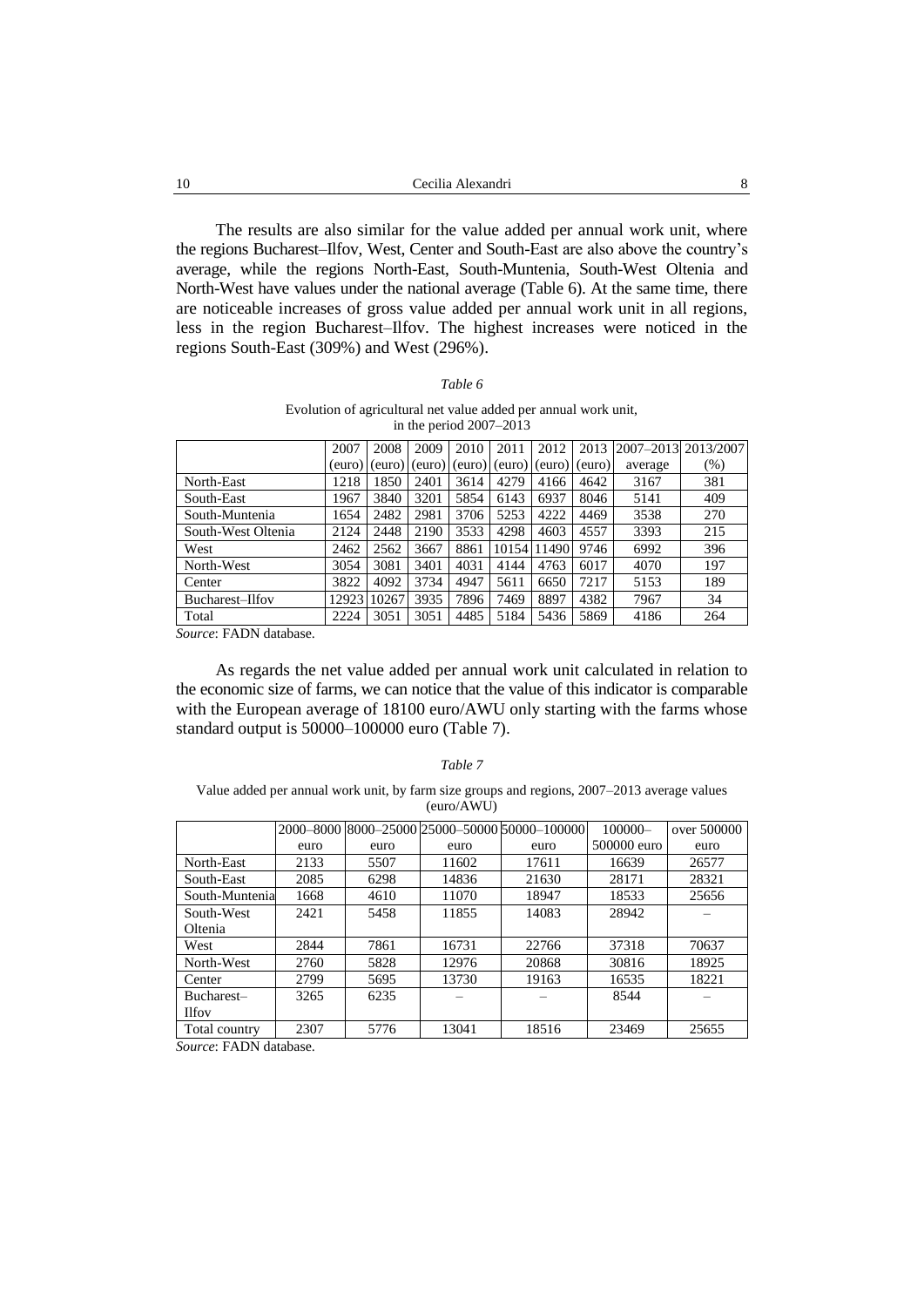In other words, in Romania, only the farms with a standard output higher than 50000 euro are closer to the average productivity performance of the European Union.

At the same time, the highest net value added per annual work unit was found in the region West, in almost all the categories of farms from this region, which shows that West region is the region with the highest labour productivity in agriculture in Romania.

Subsidies have a direct impact upon farm incomes. At the same time, farmers receive several types of subsidies targeting certain activities, from EU and national sources. Table 8 presents the share of subsidies in total farm income and in the net value added. The total farm income is calculated by subtracting the intermediary consumption from the total value of production plus the balance of subsidies and taxes. We can notice how important subsidies are, as on the average subsidies account for about one quarter of total farm incomes. The total subsidies include subsidies for crop production, including direct payments, subsidies for animal herds and animal products, rural development subsidies, subsidies for inputs and other subsidies.

|                                                                 | 2007 | 2008 | 2009 | 2010 | 2011 | 2012 | 2013 |
|-----------------------------------------------------------------|------|------|------|------|------|------|------|
| Total subsidies/farm, except for<br>investment subsidies – euro | 2119 | 1492 | 1725 | 1538 | 1693 | 1944 | 2033 |
| % in total farm incomes                                         | 36.1 | 23.7 | 28.7 | 21.1 | 20.5 | 23.4 |      |
| % in farm net value added                                       | 44.5 | 28.4 | 36.2 | 25.  | 23.9 |      |      |

*Table 8*

Total amount of subsidies received by farms and their share

*Source:* own processing based on FADN data.

The direct payments per hectare have had an increasingly important place in the production subsidies. We can notice from Fig. 2 that the share of direct payments in total subsidies received by farms decreased from about 67% in the year 2007 to 19% in 2013.



Figure 2. Direct payments received by farms and their share in total subsidies at medium-sized farm level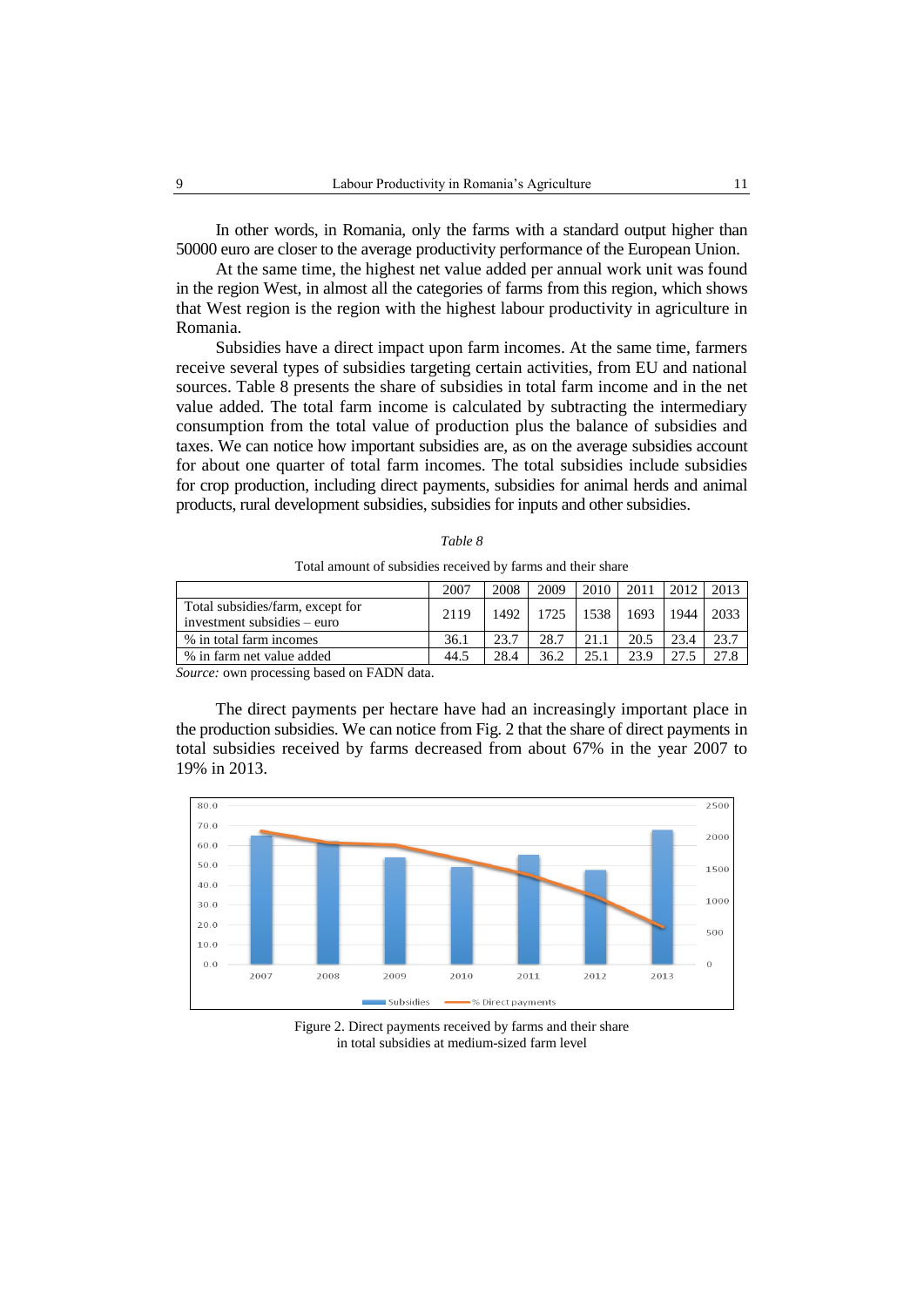## **4. CONCLUSIONS**

From this analysis we can draw several conclusions to capture the significant evolutions of the Romanian farms in the period 2005–2007–2013, namely:

1) The distribution of farms by development regions remained unchanged in the period 2005–2013, with the highest number of farms in the regions North-East and South Muntenia (each with 21% of total), followed by the region South-West Oltenia (with 15%). The lowest number of farms is found in the region West (only 7% of total).

2) As regards the value of agricultural production, the most important region is South-Muntenia, followed by the regions South-East and North-East. In terms of agricultural production structure, the region Center has the most balanced structure, where the share of livestock production has reached 40%, and the region North-West, where the share of livestock production is 36%.

4) The economic indicators of farms in relation to their specialization reveal that the highest incomes are found on the farms specialized in field crops (grains, oil crops, protein crops) and the farms specialized in raising granivores (pigs and poultry).

5) The farm net value added (FNVA) has not had very coherent evolutions in any region, being influenced by the evolution of weather factors; in the period 2007–2013, the regions that had values above the national average are Bucharest– Ilfov, West, South-East, North-West and Center, while those under the country's average are North-East, South-Muntenia and South-West Oltenia.

6) The net value added per annual work unit is comparable with the EU average only on the Romanian farms with a standard output ranging from 50000 to 100000 euro. The region with the highest labour productivity value in agriculture in Romania is the region West.

7) Subsidies have a direct impact upon farm incomes, on the average representing about one quarter of total incomes of farms.

## **REFERENCES**

- 1. Aiginger, K., Rossi-Hansberg, E., (2006), *Specialization and concentration: a note on theory and evidence*, in Empirica, 33: 255–266.
- 2. Bartova, L., Konyova, V., (2015), *Regional Spatial Changes in the Slovak Agriculture*, paper presented at the 150<sup>th</sup> EAAE Seminar 'The spatial dimension in analysing the linkages between agriculture, rural development and the environment".
- 3. Ben Arfa, N., Rodriguez, C., Daniel, K., Shonkwiler, S.J., (2010), *Spatial structure of agricultural porduction in France: role of the Common Agricultural Policy*, paper for 'OECD workshop on the disaggregated impacts of CAP reform'.
- 4. Brakman, S., Garetsen, H., van Marrewijk, C., (2001), *An introduction to geographical economics*, Cambridge University Press.